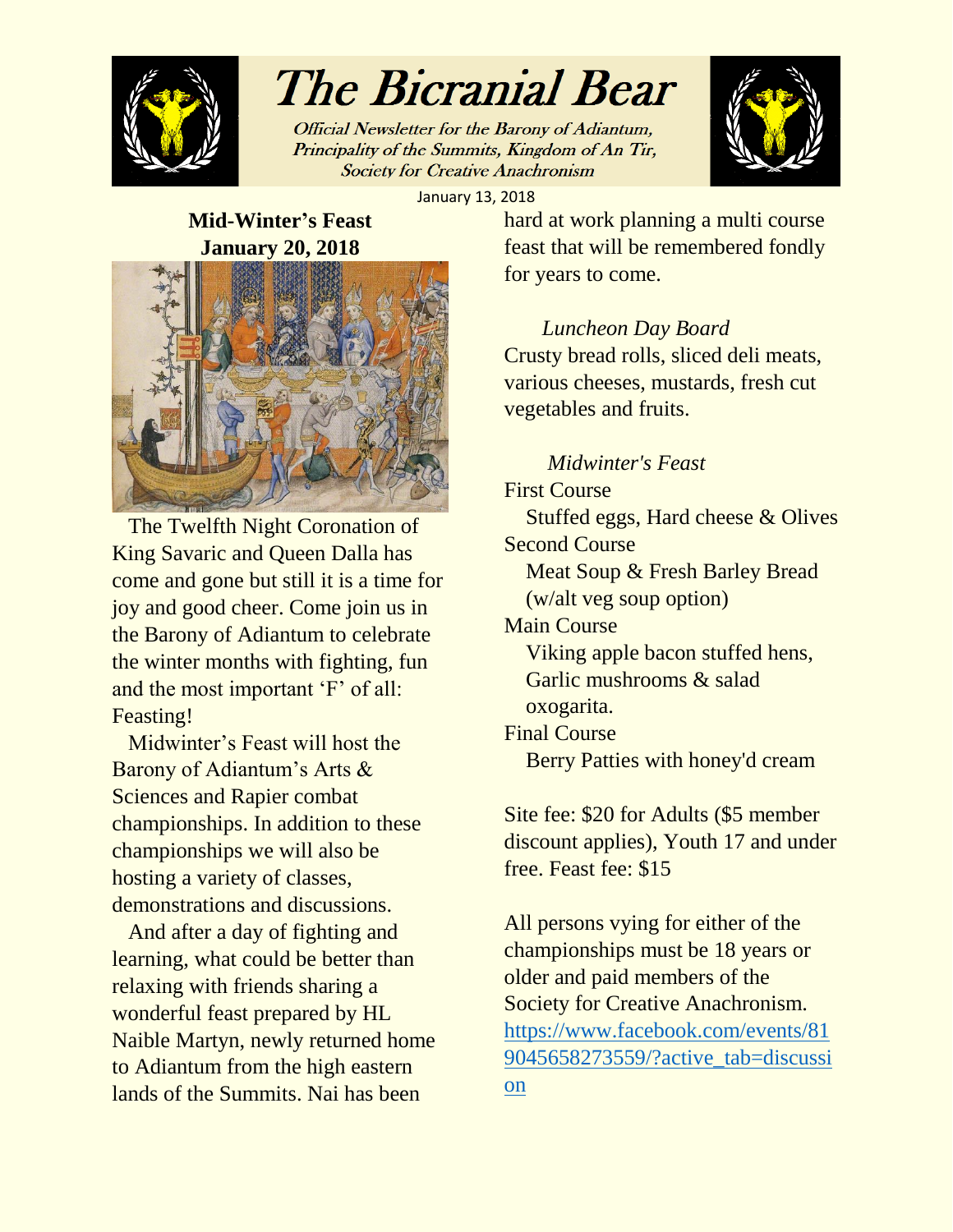

## The Bicranial Bear

Official Newsletter for the Barony of Adiantum, Principality of the Summits, Kingdom of An Tir, **Society for Creative Anachronism** 



January 13, 2018

### **Officers Needed:**

We have vacancies! The offices of Lists and Youth Combat Marshal have lay dormant for too long, and the office of Family Activities Coordinator is also vacant. If you are interested or just curious about what the job entails, contact our Seneschal, William Jakes, at [williamjax@yahoo.com](mailto:williamjax@yahoo.com).

### **Practices and Guilds:**

*Rapier Fighting Practice* is held every Wednesday, 7pm – 9pm, at Maple Elementary School, 21st and J streets, in Springfield. Come, learn the Art of Defense with the sword, dagger, cloak, and buckler. Loaner gear is available.

*Armored Fighting Practice* is held every Wednesday, 7pm – 9pm, at Maple Elementary School, 21st and J streets, in Springfield. Learn and Practice the style combat used by armored combatants in warfare and duels throughout the middle ages.

*Cut & Thrust Fighting Practice* is held every Wednesday, 7pm – 9pm, at Maple Elementary School, 21st and J streets, in Springfield. Come, learn the Art of Defense with the sword, dagger, cloak, and buckler. Loaner gear is available.

*Archery Practice* is on seasonal hold due to the closure of our indoor facility. Please contact Iurii Levchenich at [yuriilev@yahoo.com](mailto:yuriilev@yahoo.com) for questions.

*Thrown Weapons Practice* (Darts) is held on the second and fourth Wednesdays of the month from  $4:00 \text{pm} - 7:00 \text{pm}$  at the

Wetlands Brew Pub & Sports Bar, 922 Garfield St. in Eugene. Darts will be in the back room, down the hallway to the left after you enter, so we will not be interfering with other activities or be interfered with by other patrons, as well. There is no fee, and loaner darts will be available. Closed-toe shoes are required to participate in all thrown weapons forms. Traditional thrown weapons (Knife, Axe, Spear) are on seasonal hold. Please contact Kevin Sorok, [kevkid11@yahoo.com](mailto:kevkid11@yahoo.com) for details.

*Baronial A&S Guild* is held the first and third Tuesdays of the month, 7pm – 9pm, at 3025 Neslo Lane, in Eugene. There well be no meeting the first Tueday in October. All are welcome to join us to work on projects, learn new skills, or to simply enjoy good company. Please contact Yseult of Broceliande at [pam@bobwhitman.com](mailto:pam@bobwhitman.com) for details.

*Thingmakers Guild* is held the fourth Tuesday of the month from 6:00pm – 8:00pm. Apply your artistic skills to the pageantry and largess of the Barony. Contact Ayla Roth at [cafskp@gmail.com](mailto:cafskp@gmail.com) for details.

*Scribal Guild* meets as need and interest requires. Please contact Antonia Crivelli at [masherwood48@gmail.com](mailto:masherwood48@gmail.com) for details.

*Baronial Council Meetings* are held the fourth Monday of the month from 7:00pm – 9:00pm at the Sizzler, 1010 Postal Way, in Springfield, in the West (toward the left as you enter) meeting room. There is no obligation to purchase food or drink.